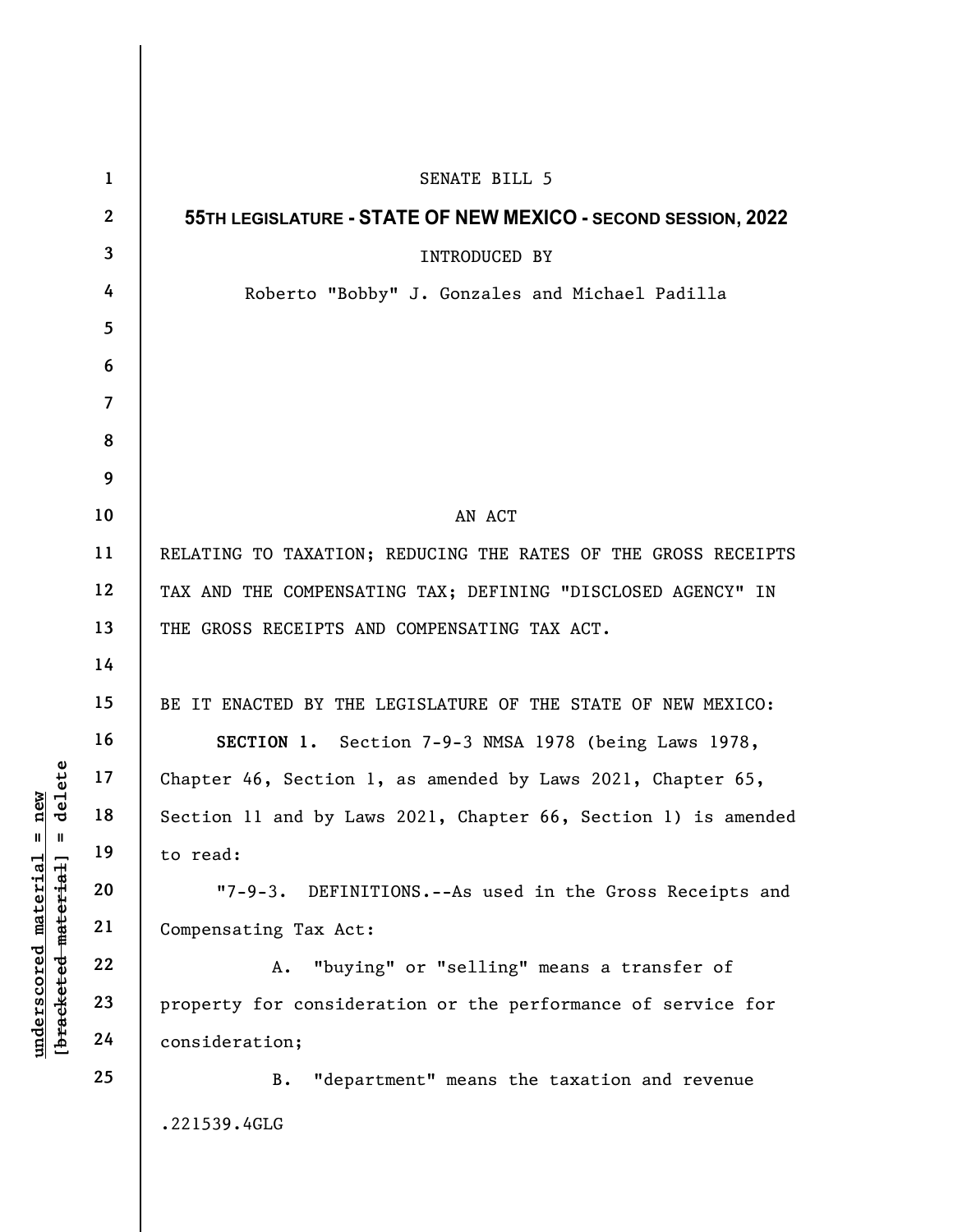1 2 3 department, the secretary of taxation and revenue or an employee of the department exercising authority lawfully delegated to that employee by the secretary;

C. "digital good" means a digital product delivered electronically, including software, music, photography, video, reading material, an application and a ringtone;

7 8 9 10 11 12 D. "disclosed agency" means an agent receiving money on behalf of a principal if the agent or the agent's principal disclosed the agency relationship to a third party from which the agent receives money, or if the third party otherwise has actual knowledge that the agent receives money on behalf of the principal;

 $[\frac{D-1}{2}]$  E. "financial corporation" means a savings and loan association or an incorporated savings and loan company, trust company, mortgage banking company, consumer finance company or other financial corporation;

 $[E_{\tau}]$  F. "initial use" or "initially used" means the first employment for the intended purpose and does not include the following activities:

(1) observation of tests conducted by the performer of services;

understand material material material end of the following activity<br>
were the following activity<br>
were the following activity<br>
21 performer of services<br>
23 performer of services<br>
24 performer of services (2) participation in progress reviews, briefings, consultations and conferences conducted by the performer of services;

> (3) review of preliminary drafts, drawings and .221539.4GLG

> > $- 2 -$

4

5

6

13

14

15

16

17

18

19

20

21

22

23

24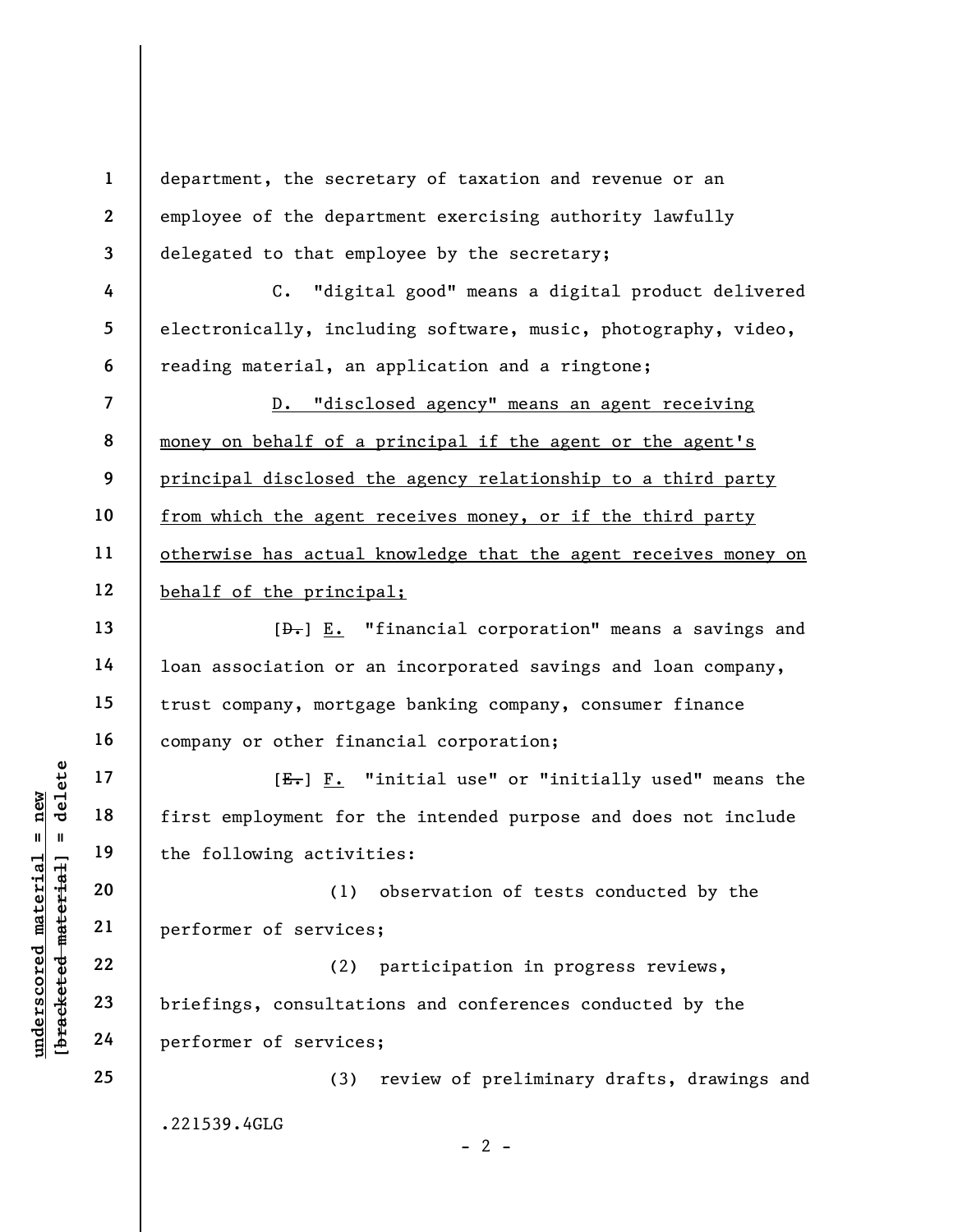1 2 3 4 5 6 7 8 9 10 11 12 13 14 15 16 17 18 other materials prepared by the performer of services; (4) inspection of preliminary prototypes developed by the performer of services; or (5) similar activities; [F.] G. "lease" or "leasing" means an arrangement whereby, for a consideration, the owner of property grants another person the exclusive right to possess and use the property for a definite term; [G.] H. "licensing" or "license" means an arrangement whereby, for a consideration, the owner of property grants another person a revocable, non-exclusive right to use the property; [H.] I. "local option gross receipts tax" means a tax authorized to be imposed by a county or municipality upon a taxpayer's gross receipts and required to be collected by the department at the same time and in the same manner as the gross receipts tax; [<del>I.</del>] J. "manufactured home" means a movable or

underscored material = new [bracketed material] = delete portable housing structure for human occupancy that exceeds either a width of eight feet or a length of forty feet constructed to be towed on its own chassis and designed to be installed with or without a permanent foundation;

[<del>J.</del>] K. "manufacturing" means combining or processing components or materials to increase their value for sale in the ordinary course of business, but does not include .221539.4GLG  $-3 -$ 

19

20

21

22

23

24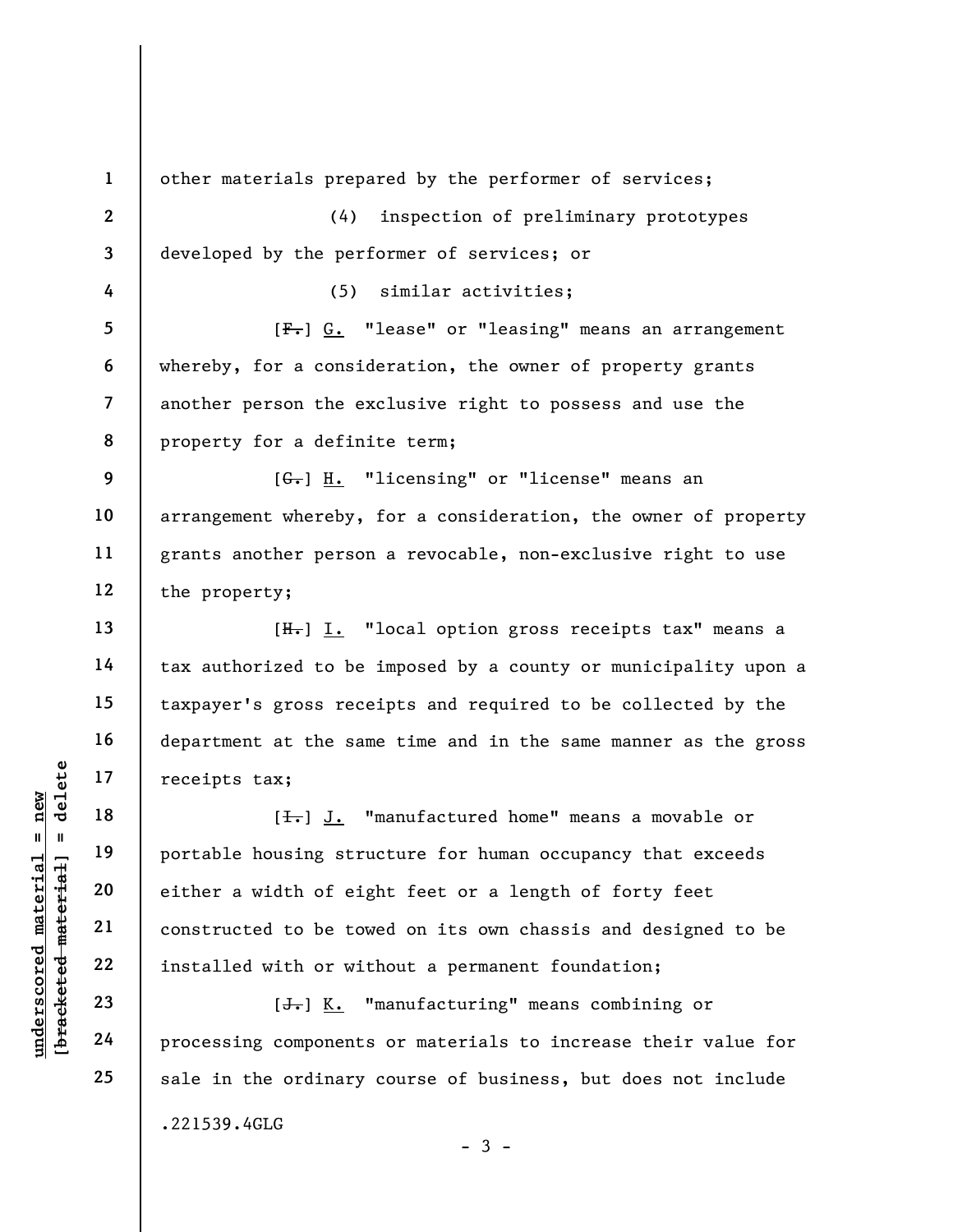construction services; farming; electric power generation; processing of natural resources, including hydrocarbons; or the processing or preparation of meals for immediate consumption;

 $[K_{\tau}]$  L. "manufacturing service" means the service of combining or processing components or materials owned by another, but does not include construction services; farming; electric power generation; processing of natural resources, including hydrocarbons; or the processing or preparation of meals for immediate consumption;

[ $\frac{L}{L}$ ] M. "marketplace provider" means a person who facilitates the sale, lease or license of tangible personal property or services or licenses for use of real property on a marketplace seller's behalf, or on the marketplace provider's own behalf, by:

(1) listing or advertising the sale, lease or license, by any means, whether physical or electronic, including by catalog, internet website or television or radio broadcast; and

underscored material = new [bracketed material] = delete (2) either directly or indirectly, through agreements or arrangements with third parties collecting payment from the customer and transmitting that payment to the seller, regardless of whether the marketplace provider receives compensation or other consideration in exchange for the marketplace provider's services;

> [M.] N. "marketplace seller" means a person who .221539.4GLG

> > $- 4 -$

25

24

1

2

3

4

5

6

7

8

9

10

11

12

13

14

15

16

17

18

19

20

21

22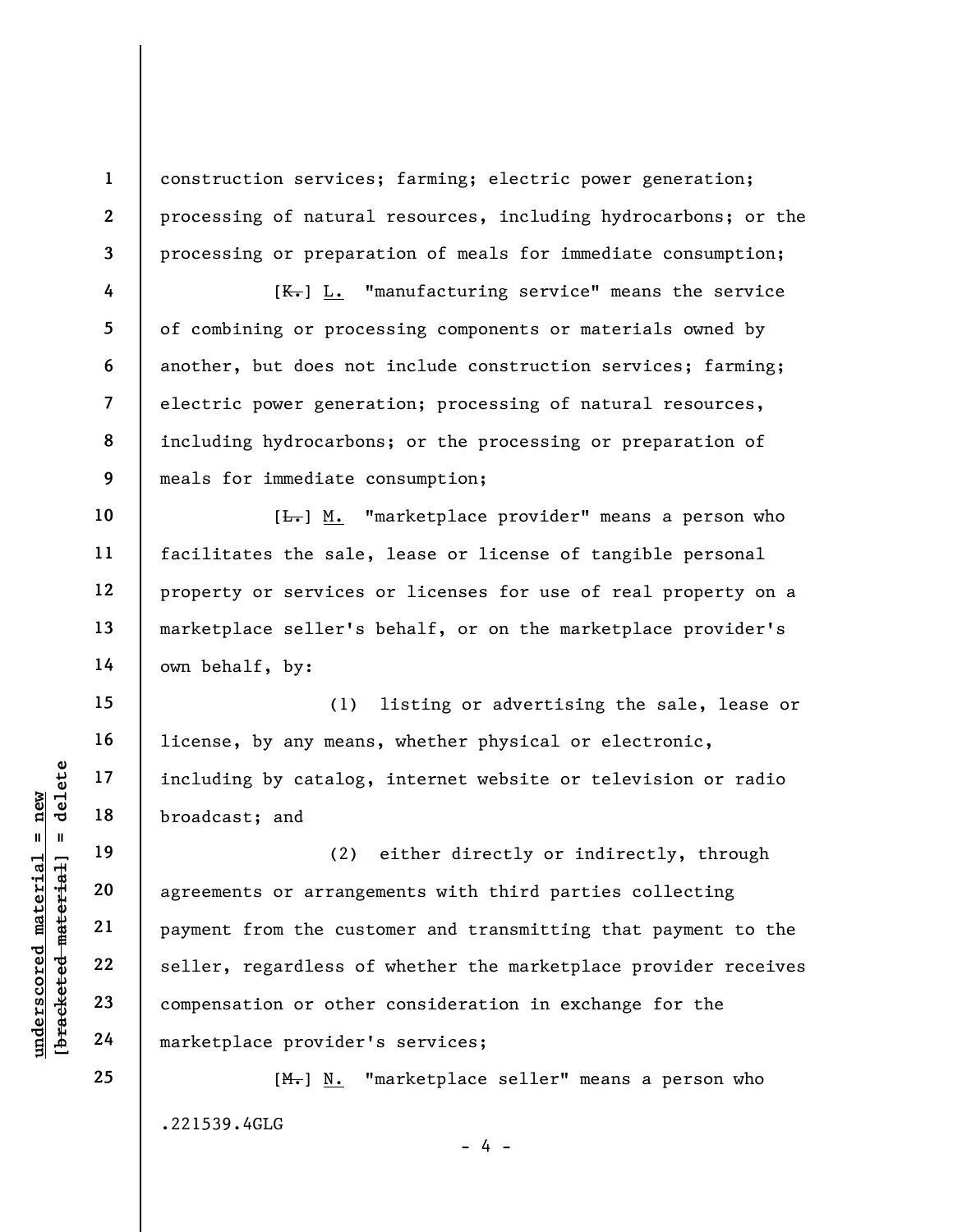$\begin{array}{c|c|c|c} \mathbf{u} & \mathbf{u} & \mathbf{v} & \mathbf{v} & \mathbf{v} \\ \hline \mathbf{u} & \mathbf{u} & \mathbf{v} & \mathbf{v} & \mathbf{v} \\ \hline \mathbf{u} & \mathbf{u} & \mathbf{v} & \mathbf{v} & \mathbf{v} \\ \hline \mathbf{u} & \mathbf{v} & \mathbf{v} & \mathbf{v} & \mathbf{v} & \mathbf{v} \\ \hline \mathbf{u} & \mathbf{v} & \mathbf{v} & \mathbf{v} & \mathbf{v} & \mathbf{v} \\ \hline \mathbf$ 1 2 3 4 5 6 7 8 9 10 11 12 13 14 15 16 17 18 19 20 21 22 23 24 25 sells, leases or licenses tangible personal property or services or who licenses the use of real property through a marketplace provider;  $[N_{\bullet}]$  O. "person" means: (1) an individual, estate, trust, receiver, cooperative association, club, corporation, company, firm, partnership, limited liability company, limited liability partnership, joint venture, syndicate or other entity, including any gas, water or electric utility owned or operated by a county, municipality or other political subdivision of the state; or (2) a national, federal, state, Indian or other governmental unit or subdivision, or an agency, department or instrumentality of any of the foregoing;  $[ $\theta$ ]-] P. "property" means:$ (1) real property; (2) tangible personal property, including electricity and manufactured homes; (3) licenses, including licenses of digital goods, but not including the licenses of copyrights, trademarks or patents; and (4) franchises; [P.] Q. "research and development services" means an activity engaged in for other persons for consideration, for one or more of the following purposes: .221539.4GLG  $- 5 -$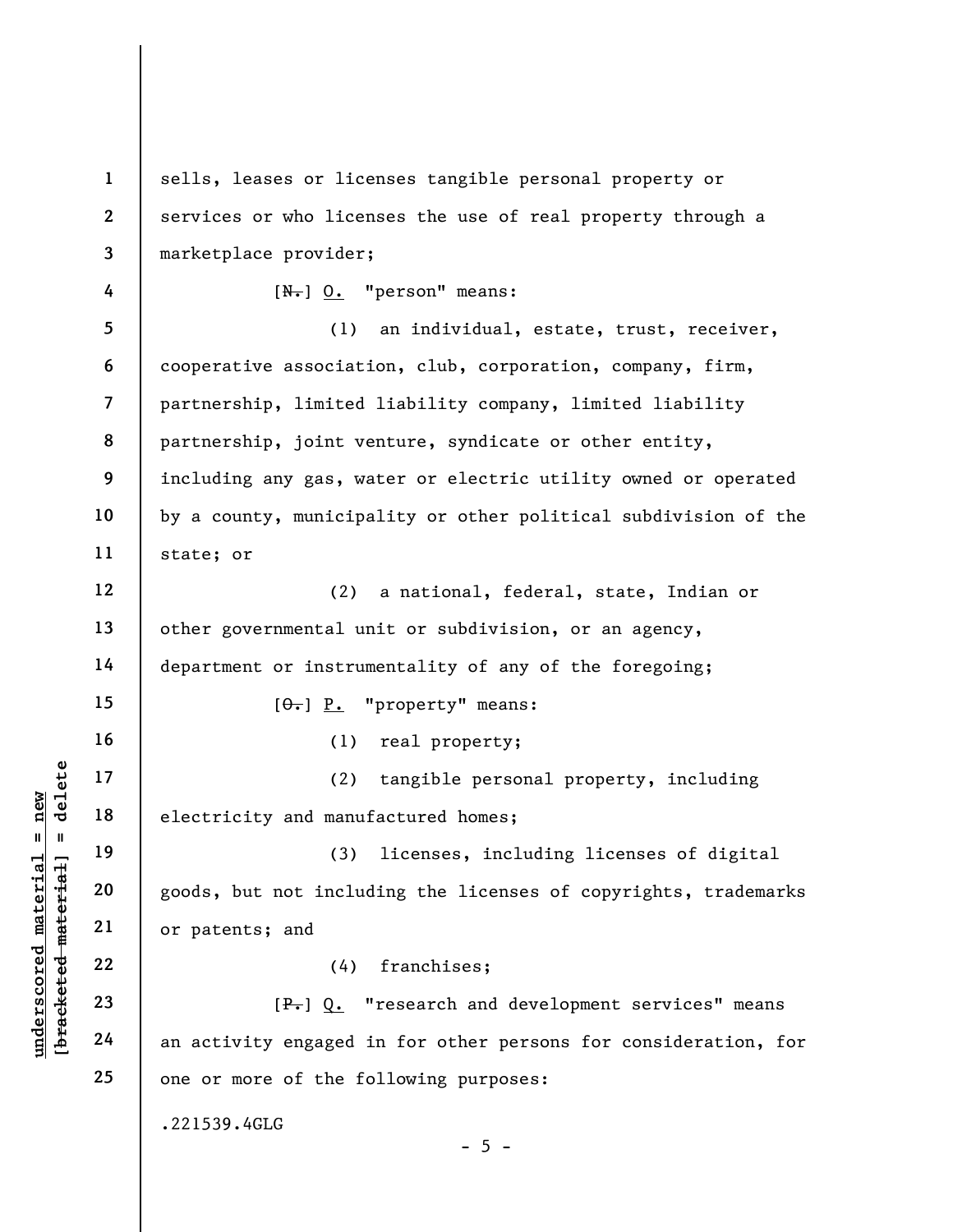1 2 (1) advancing basic knowledge in a recognized field of natural science;

3 4 (2) advancing technology in a field of technical endeavor;

5 6 7 8 9 (3) developing a new or improved product, process or system with new or improved function, performance, reliability or quality, whether or not the new or improved product, process or system is offered for sale, lease or other transfer;

10 11 12 13 (4) developing new uses or applications for an existing product, process or system, whether or not the new use or application is offered as the rationale for purchase, lease or other transfer of the product, process or system;

(5) developing analytical or survey activities incorporating technology review, application, trade-off study, modeling, simulation, conceptual design or similar activities, whether or not offered for sale, lease or other transfer; or

under 17<br>  $\begin{array}{c|c|c|c} \n\text{u} & \text{u} & \text{u} & \text{u} & \text{u} & \text{u} & \text{u} & \text{u} & \text{u} & \text{u} & \text{u} & \text{u} & \text{u} & \text{u} & \text{u} & \text{u} & \text{u} & \text{u} & \text{u} & \text{u} & \text{u} & \text{u} & \text{u} & \text{u} & \text{u} & \text{u} & \text{u} & \text{u} & \text{u} & \text{u} & \text{u} & \text{u} & \text{$ (6) designing and developing prototypes or integrating systems incorporating the advances, developments or improvements included in Paragraphs (1) through (5) of this subsection;

 $[\theta_{\overline{\tau}}]$  R. "secretary" means the secretary of taxation and revenue or the secretary's delegate;

[R.] S. "service" means all activities engaged in for other persons for a consideration, which activities involve .221539.4GLG  $- 6 -$ 

14

15

16

17

18

19

20

21

22

23

24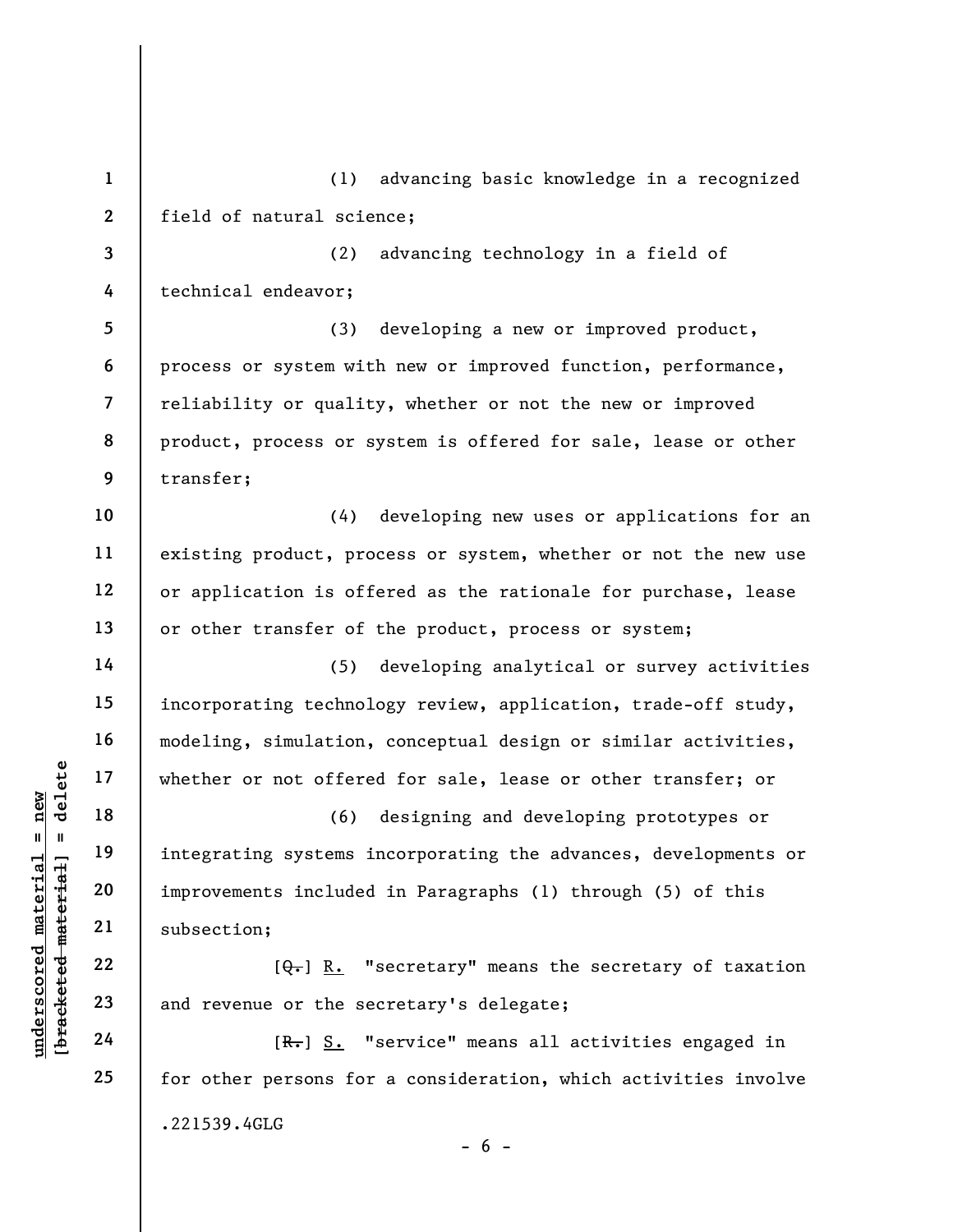1 2 3 4 5 6 7 8 9 10 11 12 13 14 15 predominantly the performance of a service as distinguished from selling or leasing property. "Service" includes activities performed by a person for its members or shareholders. In determining what is a service, the intended use, principal objective or ultimate objective of the contracting parties shall not be controlling. "Service" includes construction activities and all tangible personal property that will become an ingredient or component part of a construction project. That tangible personal property retains its character as tangible personal property until it is installed as an ingredient or component part of a construction project in New Mexico. Sales of tangible personal property that will become an ingredient or component part of a construction project to persons engaged in the construction business are sales of tangible personal property; and

UNDERENTER TAX".<br>
UNDERENTED MATERIAL SECTION 2. Section 4<br>
UNDERENTED 22<br>
UNDERENT 22<br>
UNDERENT 47, Section 4<br>
23<br>
UNDERENT 47, Section 4<br>
23<br>
UNDERENT 19<br>
UNDER 22<br>
UNDER 17-9-4. IMPOSIT<br>
CROSS RECEIPTS TAX".<br>
A. For the [S.] T. "use" or "using" includes use, consumption or storage other than storage for subsequent sale in the ordinary course of business or for use solely outside this state."

SECTION 2. Section 7-9-4 NMSA 1978 (being Laws 1966, Chapter 47, Section 4, as amended) is amended to read:

"7-9-4. IMPOSITION AND RATE OF TAX--DENOMINATION AS "GROSS RECEIPTS TAX".--

A. For the privilege of engaging in business, an excise tax equal to [five and one-eighth] four and .221539.4GLG - 7 -

16

17

18

19

20

21

22

23

24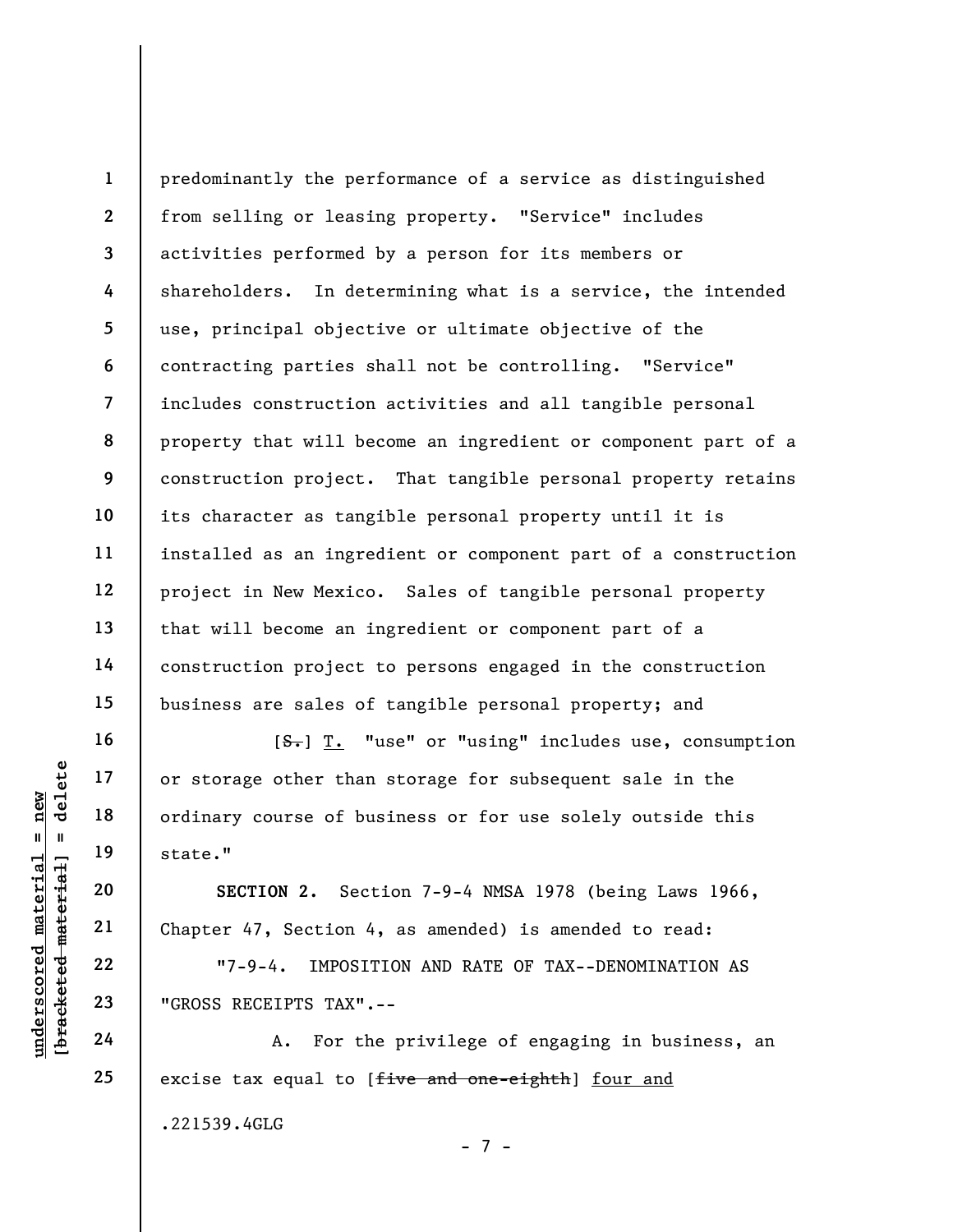1 2 seven-eighths percent of gross receipts is imposed on any person engaging in business in New Mexico.

B. The tax imposed by this section shall be referred to as the "gross receipts tax"."

SECTION 3. Section 7-9-7 NMSA 1978 (being Laws 1966, Chapter 47, Section 7, as amended) is amended to read:

"7-9-7. IMPOSITION AND RATE OF TAX--DENOMINATION AS "COMPENSATING TAX".--

9 10 11 12 13 A. For the privilege of making taxable use of tangible personal property in New Mexico, there is imposed on the person using the property an excise tax equal to [five and one-eighth] four and seven-eighths percent of the value of tangible property that was:

14 15 (1) manufactured by the person using the property in the state; or

(2) acquired in a transaction for which the seller's receipts were not subject to the gross receipts tax.

understood material seller's receipts were interested material of the property for form of the property for form of the conversion of the 23 later. If no adjuste established for the property for the property for  $\frac{22}{4}$ B. For the purpose of Subsection A of this section, value of tangible personal property shall be the adjusted basis of the property for federal income tax purposes determined as of the time of acquisition or introduction into this state or of conversion of the property to taxable use, whichever is later. If no adjusted basis for federal income tax purposes is established for the property, a reasonable value of the property shall be used.

- 8 -

.221539.4GLG

3

4

5

6

7

8

16

17

18

19

20

21

22

23

24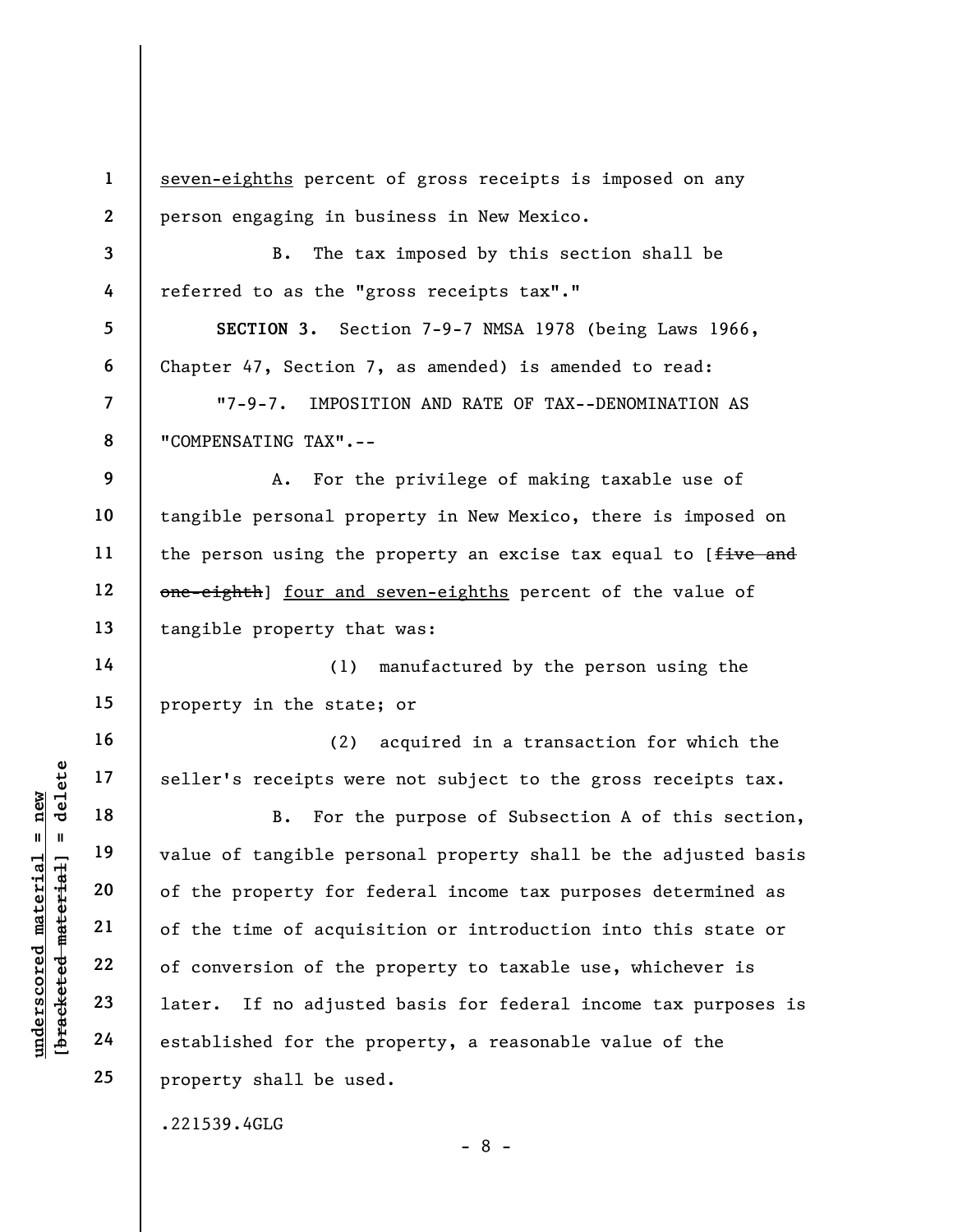1 2 3 4 5 6 7 8 9 10 11 12 C. For the privilege of making taxable use of a license or franchise in New Mexico, there is imposed on the person using the license or franchise an excise tax equal to the rate provided in Subsection A of this section against the value of the license or franchise in its use in this state. The department by rule, ruling or instruction shall fairly apportion, where appropriate, the value of a license or franchise to its value in use in New Mexico. The tax shall apply only to the value of a license or franchise used in New Mexico where the license or franchise was acquired in a transaction the receipts from which were not subject to the gross receipts tax.

underscored material = new [bracketed material] = delete D. For the privilege of making taxable use of services in New Mexico, there is imposed on the person using the services an excise tax equal to the rate provided in Subsection A of this section against the value of the services at the time the services were performed or the product of the service was acquired. For use of services to be a taxable use pursuant to this subsection, the services shall have been acquired in a transaction the receipts from which were not subject to the gross receipts tax.

E. For purposes of this section, receipts are not subject to the gross receipts tax if the person responsible for the gross receipts tax on those receipts lacked nexus in New Mexico or the receipts were exempt or allowed to be deducted .221539.4GLG  $-9 -$ 

13

14

15

16

17

18

19

20

21

22

23

24